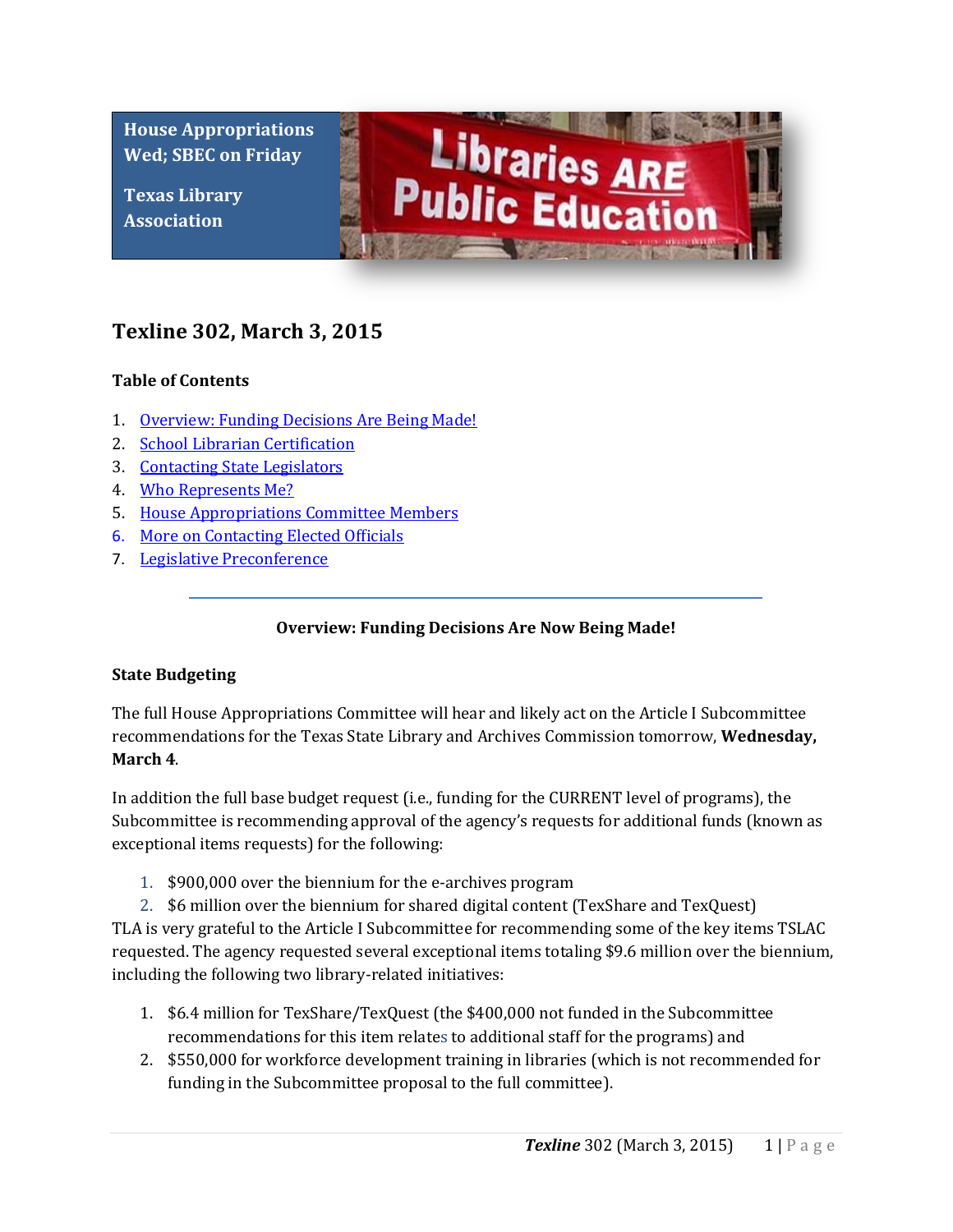**We need library supporters to take ACTION TODAY!** and email their representatives, even if they do not serve on the committee. Reps not on the committee should be asked to contact colleagues who serve on Appropriations to urge funding for libraries. Reps on the Appropriations Committee should be asked to fund library programs.

\*\*\*\*\*\*\*\*\*\*\*\*\*\*\*\*\*\*\*\*

## **Specifically, our message is:**

**We are grateful for the subcommittee's recommendations and ask the Appropriations Committee to fully fund [the budget and exceptional items requests of the Texas State Library](http://www.txla.org/sites/tla/files/Advocate/84th_Library_Budget_Issues.pdf)  [and Archives Commission](http://www.txla.org/sites/tla/files/Advocate/84th_Library_Budget_Issues.pdf) (Article I), especially the following two library initiatives that benefit communities all across the state!**

**[Shared Digital Content](http://www.txla.org/sites/tla/files/Advocate/shareddigitalcontent%20flyer.pdf)**: \$6.4 million to build digital educational collections. Through TexShare (for public and college library users) & TexQuest (for K-12 public schools), libraries support education and economic development through shared digital content.

**[Funds for Libraries in Support of Workforce and Economic Development](http://www.txla.org/sites/tla/files/Advocate/workforce%20flyer.pdf)**: \$550,000 to train and help equip libraries of all types to support the Texas workforce. Libraries provide a central path for meeting the state's priorities of establishing educational opportunities, creating a favorable environment for business, and increasing literacy.

## **And please note: Even if ALL of the State Library's exceptional items are funded, the agency would still be 18% BELOW its funding level prior to 2011!! Support libraries by continuing to rebuild library services this session!**

## RESOURCES

- A one-page handout on [TLA's Budget Priorities](http://www.txla.org/sites/tla/files/Advocate/84th_Library_Budget_Issues.pdf)
- A one-page handout on the funding request for **Shared Digital Content** (TexShare and TexQuest)
- $\triangleright$  A one-page on the funding request for [Workforce Development Training for Libraries](http://www.txla.org/sites/tla/files/Advocate/workforce%20flyer.pdf)
- $\triangleright$  Click on [TLA's Advocate!](http://www.txla.org/take-action) site for links to legislator look-up tools and other resources.
- $\triangleright$  See TLA's advocacy page for additional information on contacting legislators: <http://www.txla.org/advocacy-how-to>

## **Contacting State Legislators**

<span id="page-1-0"></span>**WHO REPRESENTS ME?** Click on the button below. You can find your state senator, representative, and State Board of Education member.



For the most accurate data, include your full 9-digit zip code.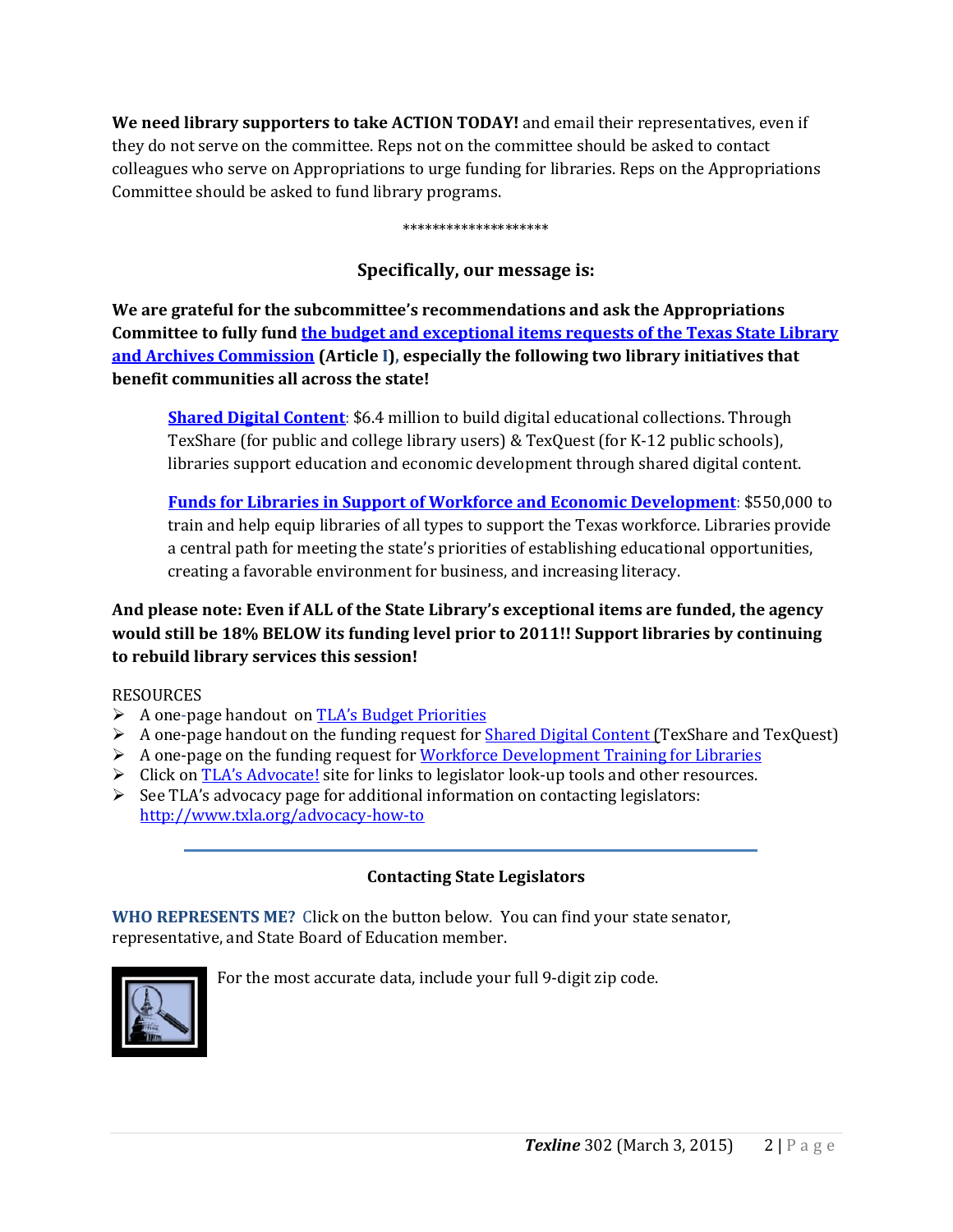#### **Texas House**

#### **Texas House Members**

#### <span id="page-2-0"></span>**Representatives Serving on the House Appropriations**

[Representative Trent Ashby;](mailto:Trent.Ashby@house.state.tx.us) phone: 512-463-0508 [Representative Cecil Bell;](mailto:Cecil.Bell@house.state.tx.us) phone: 512-463-0650 [Representative Greg Bonnen;](mailto:Greg.Bonnen@house.state.tx.us) phone: 512-463-0729 [Representative Cindy Burkett;](mailto:Cindy.Burkett@house.state.tx.us) phone: 512-463-0464 [Representative Giovanni Capriglione;](mailto:Giovanni.Capriglione@house.state.tx.us) phone: 512-463-0690 [Representative Sarah Davis;](mailto:Sarah.Davis@house.state.tx.us) phone: 512-463-0389 [Representative Dawnna Dukes;](mailto:Dawnna.Dukes@house.state.tx.us) phone: 512-463-0506 [Representative Helen Giddings;](mailto:Helen.Giddings@house.state.tx.us) phone: 512-463-0953 [Representative Larry Gonzales;](mailto:Larry.Gonzales@house.state.tx.us) phone: 512-463-0670 [Representative Donna Howard;](mailto:Donna.Howard@house.state.tx.us) phone: 512-463-0631 [Representative Bryan Hughes;](mailto:Bryan.Hughes@house.state.tx.us) phone: 512-463-0271 [Representative Linda Koop;](mailto:Linda.Koop@house.state.tx.us) phone: 512-463-0454 [Representative Oscar Longoria;](mailto:Oscar.Longoria@house.state.tx.us) phone: 512-463-0645 [Representative Marisa Marquez;](mailto:Marisa.Marquez@house.state.tx.us) phone: 512-463-0638 [Representative Ruth Jones McClendon;](mailto:RuthJones.McClendon@house.state.tx.us) phone: 512-463-0708 [Representative Borris Miles;](mailto:Borris.Miles@house.state.tx.us) phone: 512-463-0518 [Representative Rick Miller;](mailto:Rick.Miller@house.state.tx.us) phone: 512-463-0710 [Representative Sergio Munoz;](mailto:Sergio.Munoz@house.state.tx.us) phone: 512-463-0704 [Representative John Otto;](mailto:John.Otto@house.state.tx.us) phone: 512-463-0570 (Chair) [Representative Dade Phelan;](mailto:Dade.Phelan@house.state.tx.us) phone: 512-463-0706 [Representative Four Price;](mailto:Four.Price@house.state.tx.us) phone: 512-463-0470 [Representative John Raney;](mailto:John.Raney@house.state.tx.us) phone: 512-463-0698 [Representative Justin Rodriguez;](mailto:Justin.Rodriguez@house.state.tx.us) phone: 512-463-0669 [Representative J.D. Sheffield;](mailto:J.D.Sheffield@house.state.tx.us) phone: 512-463-0628 [Representative Sylvester Turner;](mailto:Sylvester.Turner@house.state.tx.us) phone: 512-463-0554 (Vice-Chair) [Representative Gary VanDeaver;](mailto:Gary.VanDeaver@house.state.tx.us) phone: 512-463-0576 [Representative Armando Walle;](mailto:Armando.Walle@house.state.tx.us) phone: 512-463-0490

Everyone should contact: [Speaker Joe Straus](mailto:Joe.Straus@house.state.tx.us)

## **More on Contacting Elected Officials**

1) If you are calling the office:

- $\triangleright$  Ask to speak to the staff person working on Appropriations or Finance (Senate).
- $\triangleright$  When you get that person, introduce yourself, tell them you are a constituent, and tell them you are calling to ask for the legislator's support of library funding.
- $\triangleright$  Tell them you are contacting them to discuss the Texas State Library and Archives Commission's budget, which is in Article 1. You want them to support two key library requests: 1) Shared Digital Content (TexShare and TexQuest) and 2) funding for library workforce training.
- $\triangleright$  You can use the talking points provided here as you cover these issues briefly with the staffer.
- $\triangleright$  Ask if s/he has any questions and thank them. It's that easy!